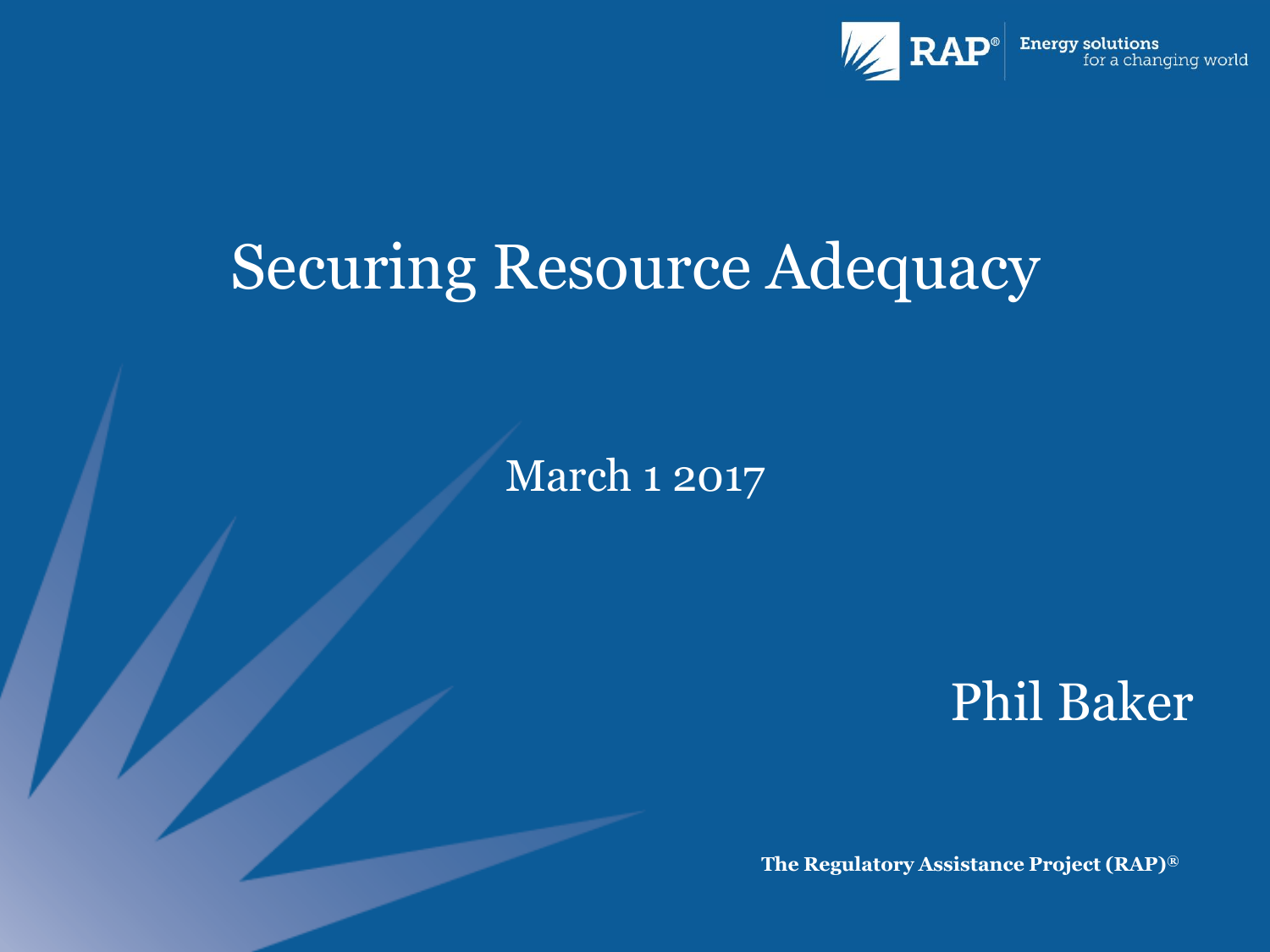## Why has resource adequacy become an issue?

#### **MORE POWER COMING FROM RENEWABLES**



Today up to 90% of variable renewable electricity is connected to distribution grids

- Rising share of renewable energy is changing the nature of electricity markets
	- More variable less-predictable output increases price and volume risk – not a good investment environment
	- Need for higher capacity margins more capacity for market to support.
- Need to decommission coal fleet over the next 10-15 years, some of this capacity will need to be replaced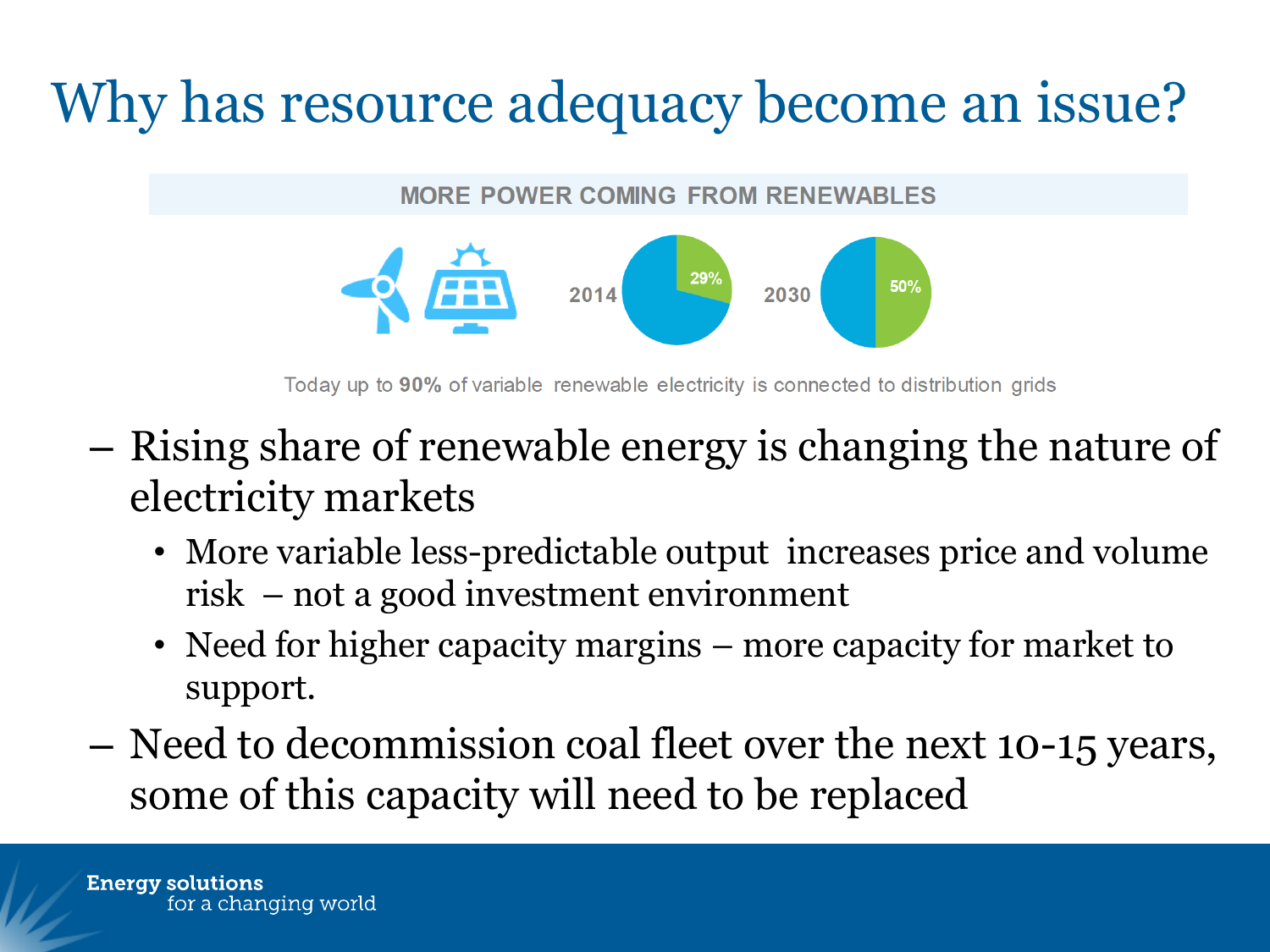# Winter package - proposals

- Energy market reform rather than explicit investment support
	- Markets should reflect the real-time value of energy and adequately reward flexibility
	- Allow demand side to participate, responding to price and other signals to reduce resource requirements
	- Adopt a regional approach to resource adequacy assessment,
		- Extends regionalization seen in market timescales
		- Exploits diversity to reduce overall capacity requirements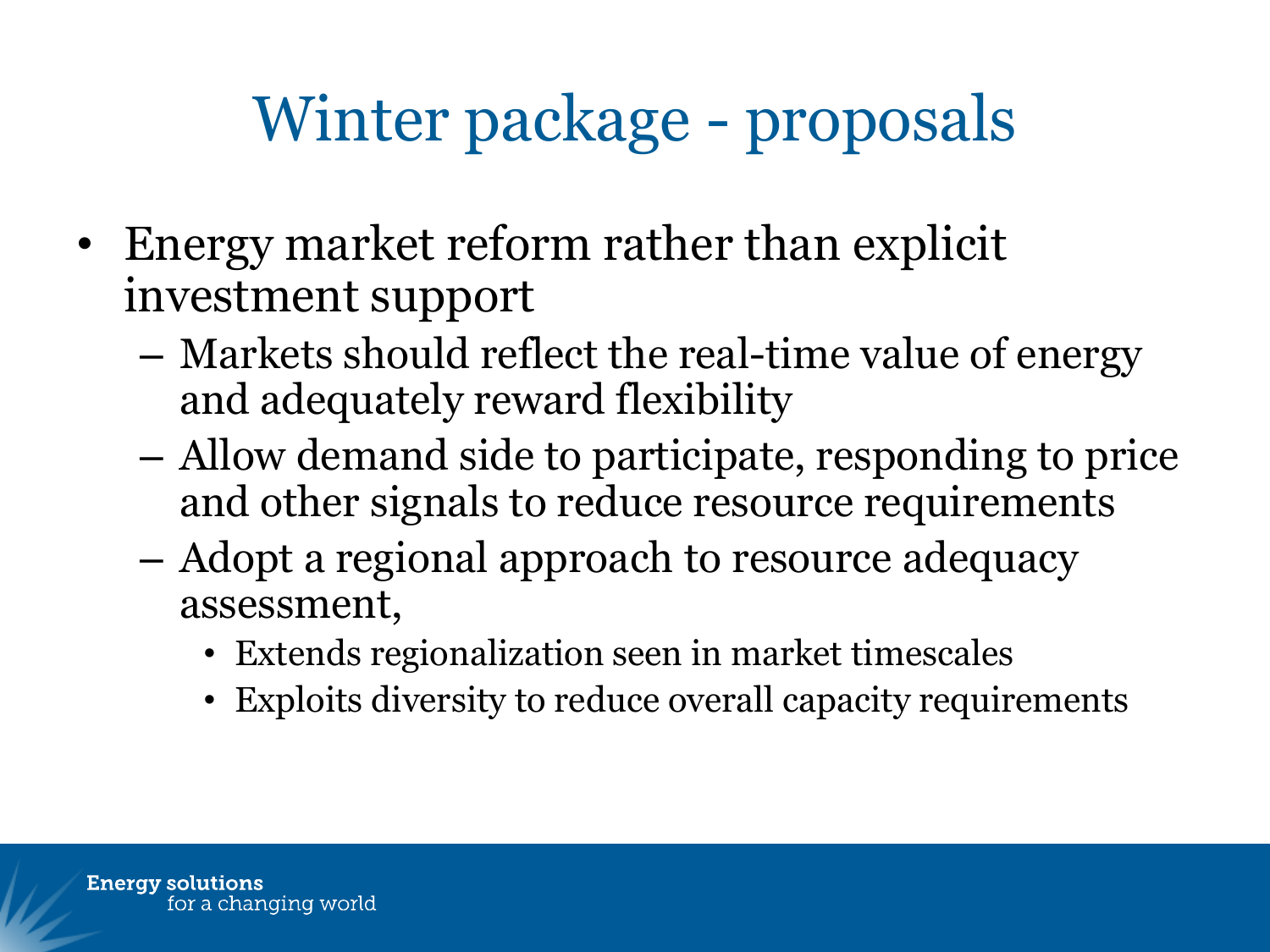#### Capacity surplus: Europe as a whole (GW) *ENTSO-e 2015 SO&AF data*



• Potential to reduce capacity requirements via a regional approach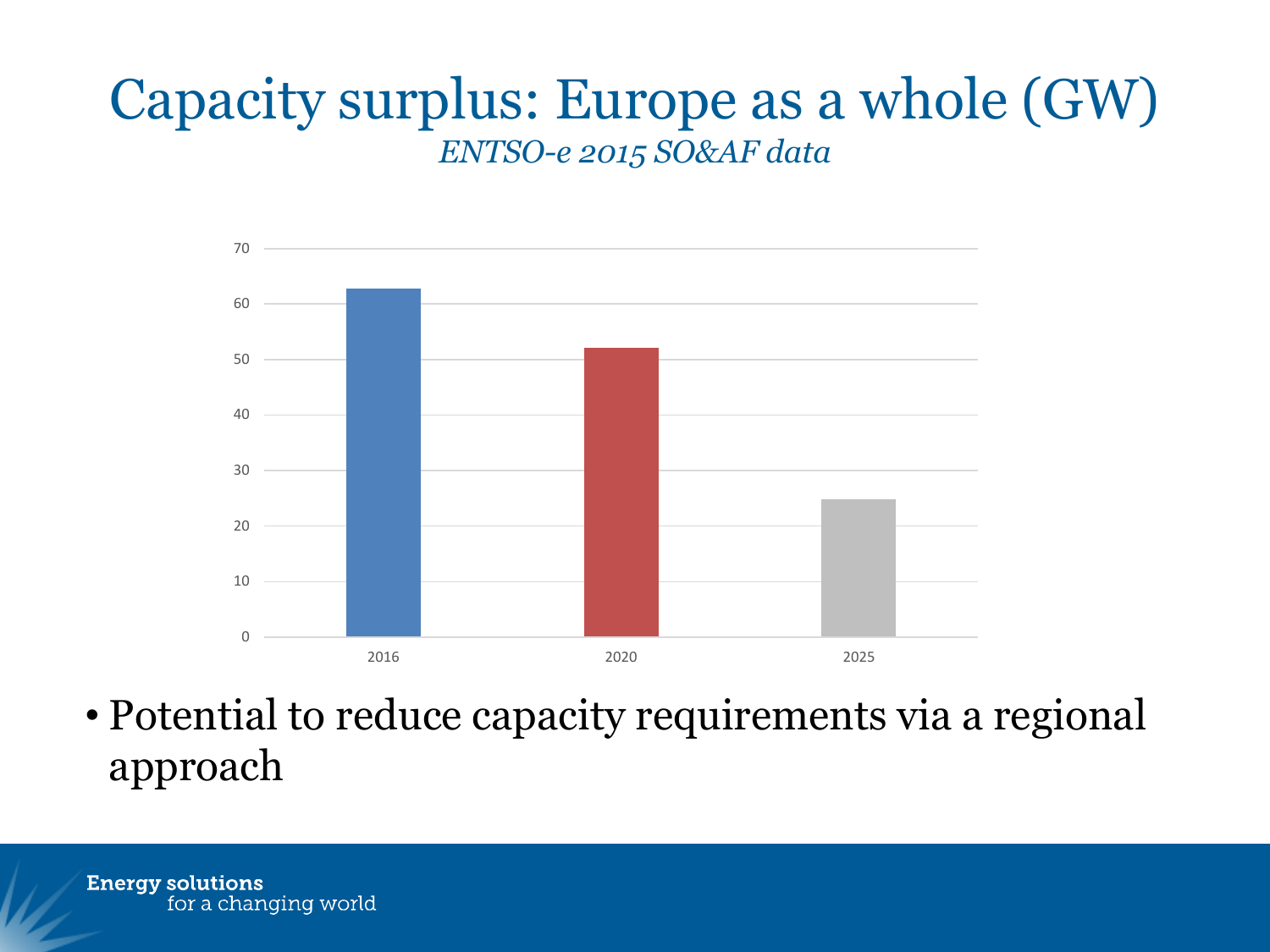## Resource adequacy assessment

- Starting point security of supply is a MS accountability (Directive 2005/89/EC)
- MS required to adopt
	- Reliability Standard (Entso-e) against which capacity requirements can be determined
		- defines expected energy not served, based on VoLL and cost of entry
	- Standardized European probabilistic resource adequacy assessment methodology (Entso-e)
		- Contribution from demand response, storage and interconnection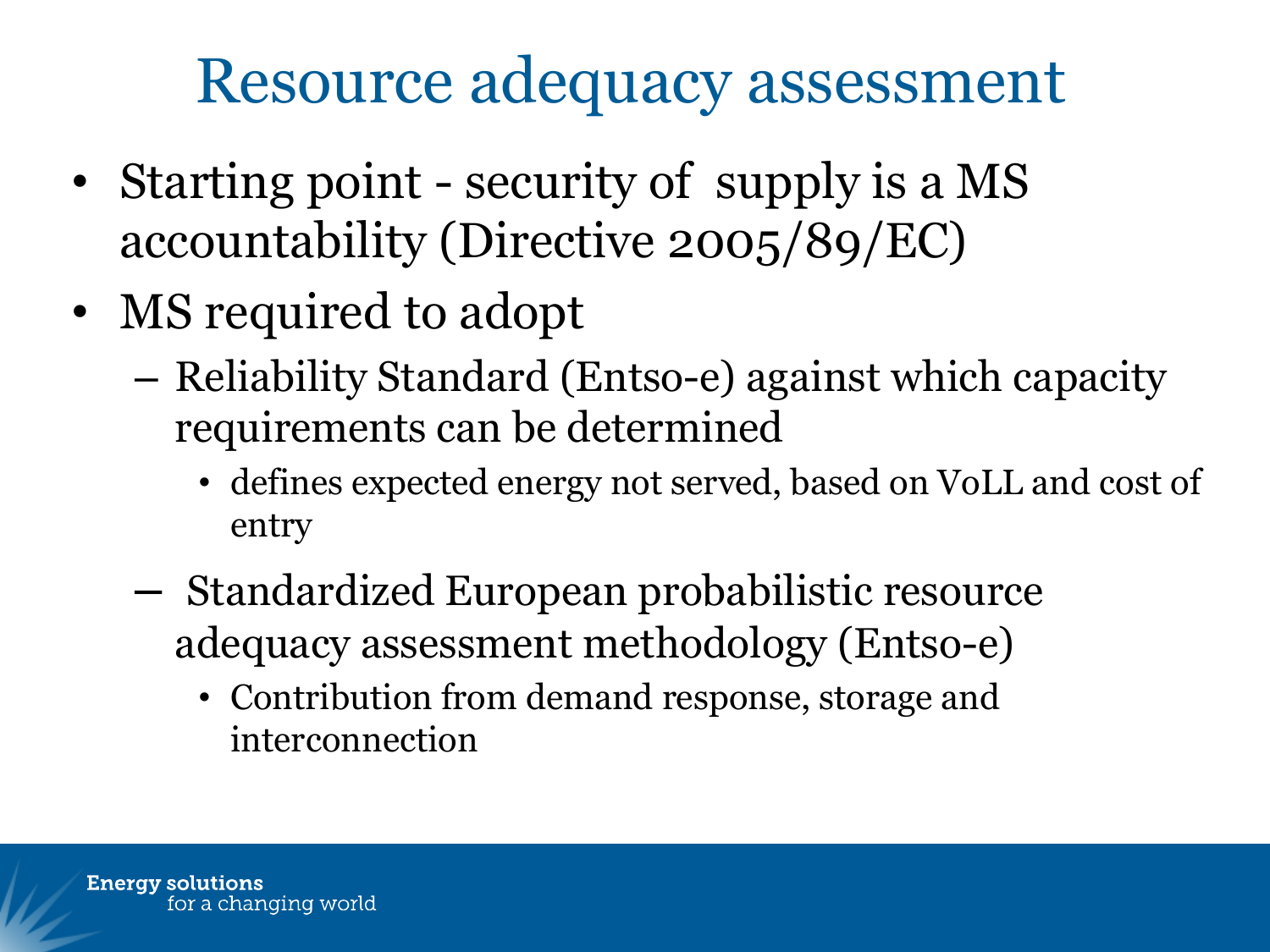# If a capacity deficit is identified

- Identify market/regulatory failures that might be contributing to insufficient levels of investment
- Adopt remedial measures
	- Shortage pricing, removal of price caps, increased interconnection, demand response, storage etc
- If remedial measures are insufficient or time is needed for the measures to be effective, then a capacity mechanism may be justified
	- Compliance with State Aid guidelines
	- Capacity emitting more than 550gm CO2/kWh excluded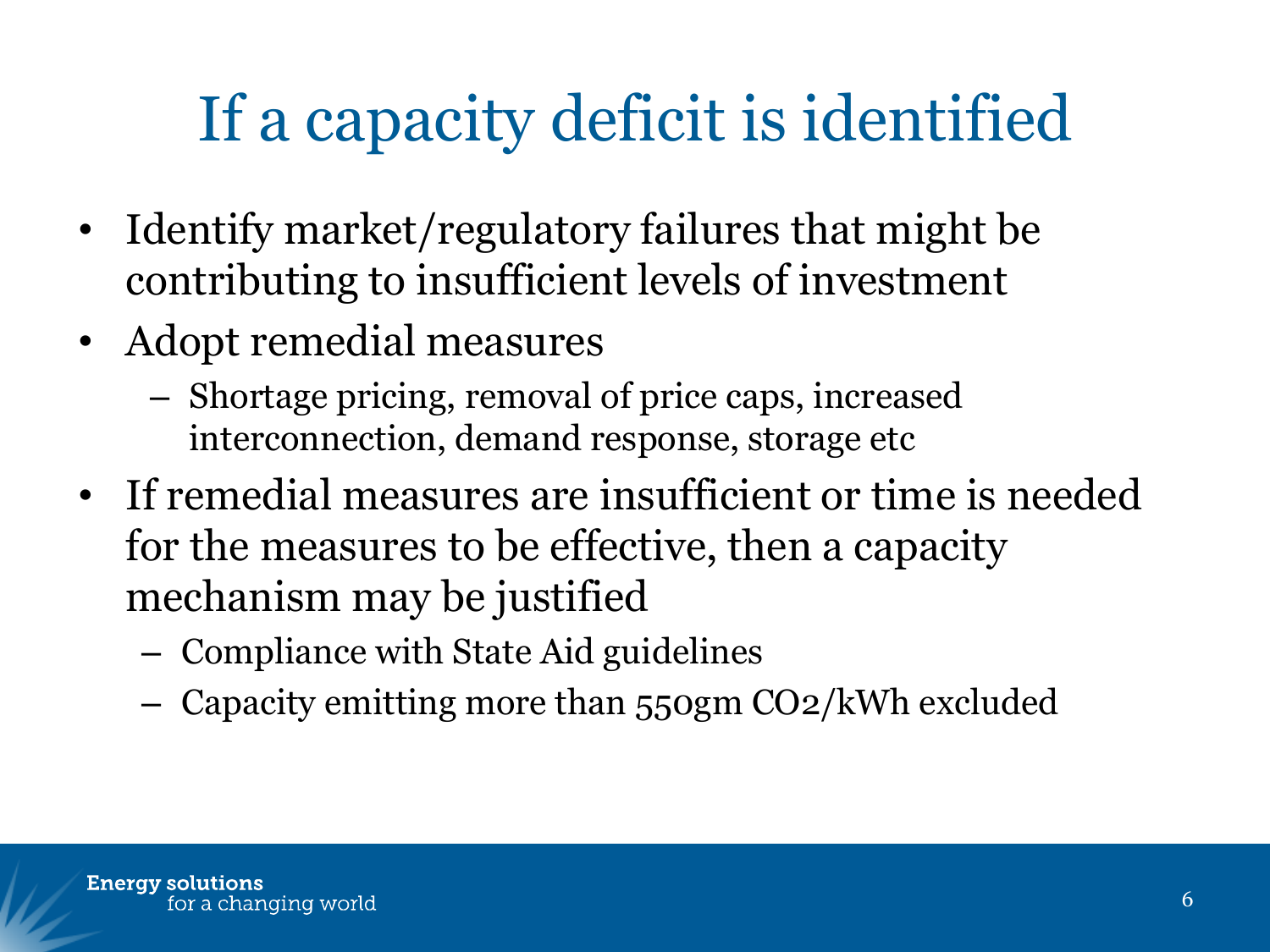# Role of Regional Operational Centers

- Entso-e required to establish system operational regions, each with a ROC
- Significant role in resource adequacy assessment & delivery
	- Regional sizing of reserve and balancing requirements
	- System adequacy forecasts
	- Calculate maximum entry capacity for external generation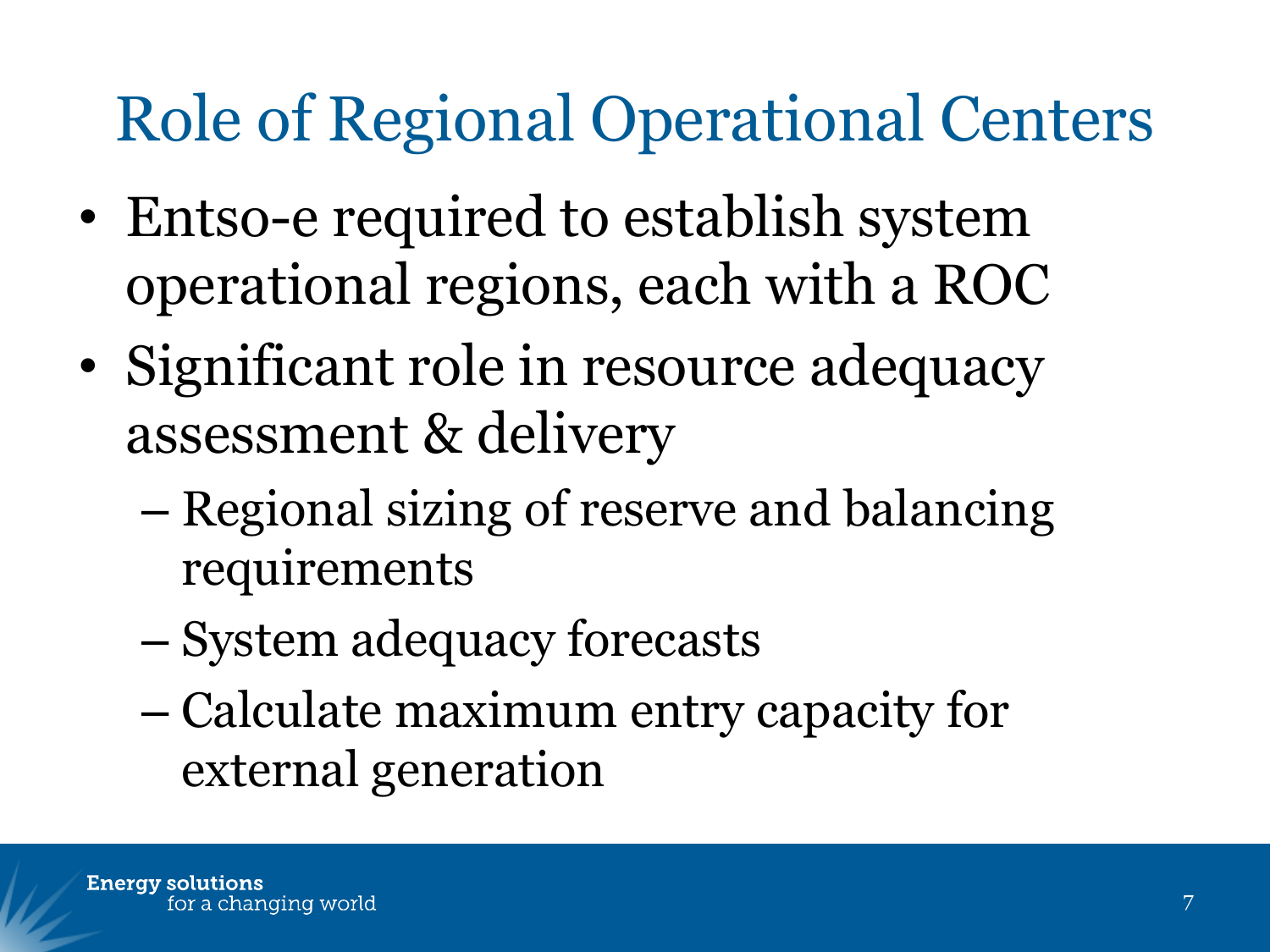#### DG Comp Sector inquiry into Capacity Mechanisms (CM)

- CMs reflect concerns over security of supply – ability of "energy-only" market support investment
- CMs fundamentally change electricity markets
	- Income for availability not energy
	- Different designs impact on energy prices differently
	- Domestic resources favoured, no proper account of interconnection/external resources
- Badly designed CMs often
	- Support incumbents over new entry/technologies
	- Over-procure with unnecessary costs to consumers